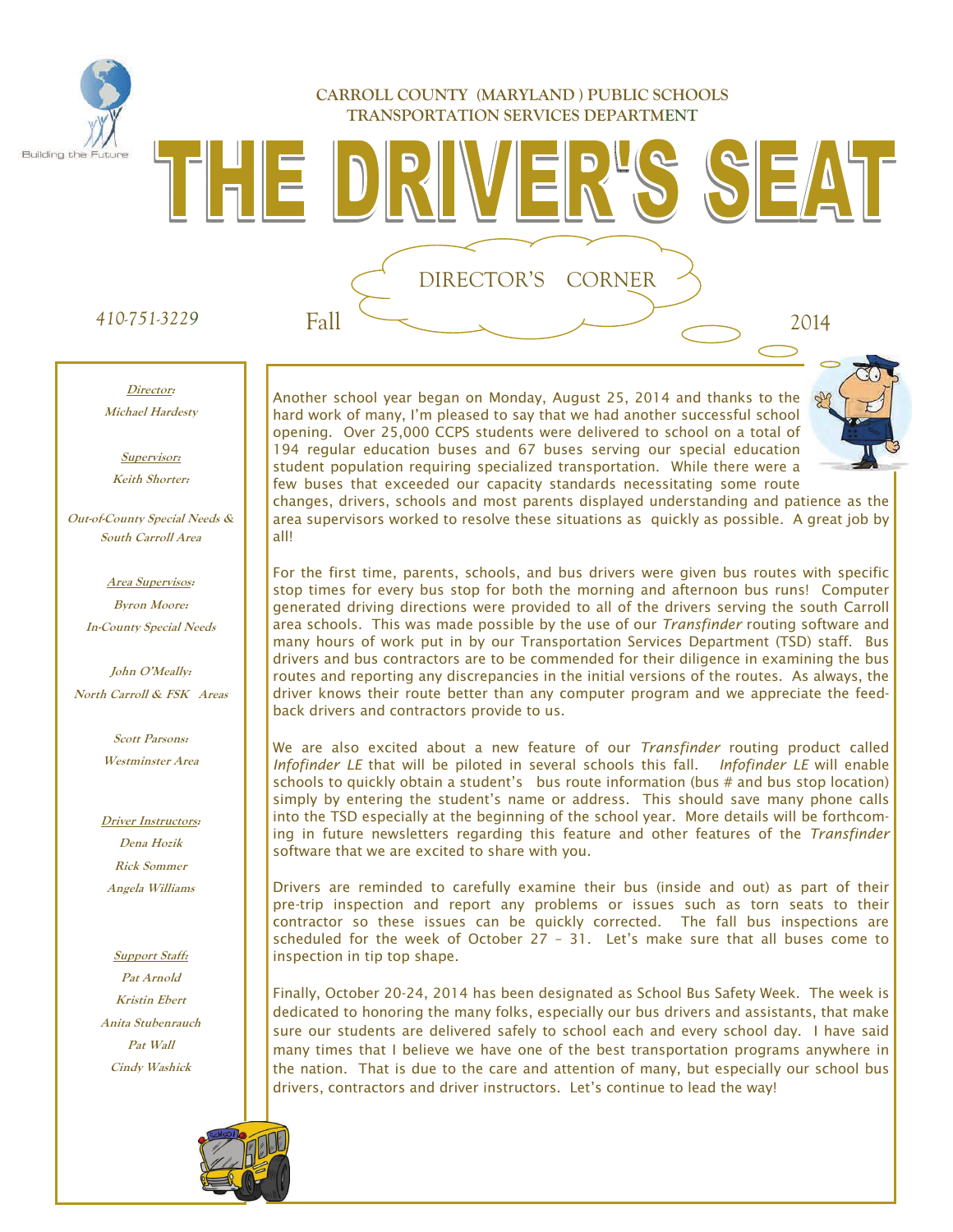### WELCOME - ANITA STUBENRAUCH

(Transportation Analyst/ Planner)

The Transportation Services Department is pleased to introduce our newest member – Anita Stubenrauch. Mrs. Stubenrauch comes to us most recently from Howard County Public Schools' Transportation Office where she worked as the Transportation Analyst for 4 years. She has a background in Computer and Geographic Information Science and Chemistry. Prior to joining the school system, she worked in private industry in the environmental science field for seven years. She is a Westminster resident, mother of three, and an avid ice hockey fan. Anita has extensive experience with the Transfinder routing software, numerous computer applications, and project planning. We are excited to have her join our team as we continue to improve and enhance our efficiency and effectiveness through technology and long-range planning.



Welcome Anita!



### **BUSTER THE BUS**

BUSTER will be making his appearance again this school year. Dena and Angela will be taking BUSTER out to the elementary schools to speak to the Pre-K and Kindergarten classes about school bus safety. This program instills the proper way to ride a bus, the dangers of not sitting correctly, and how to cross the road safely. The importance of listening to the bus driver, using inside voices and evacuating the bus are also discussed. Those are just some of the safety procedures that the students will learn. All of the students just love BUSTER and listen to his advice. Hopefully, this will teach them the safe way to ride a bus as they are just beginning their journey of bus riding.



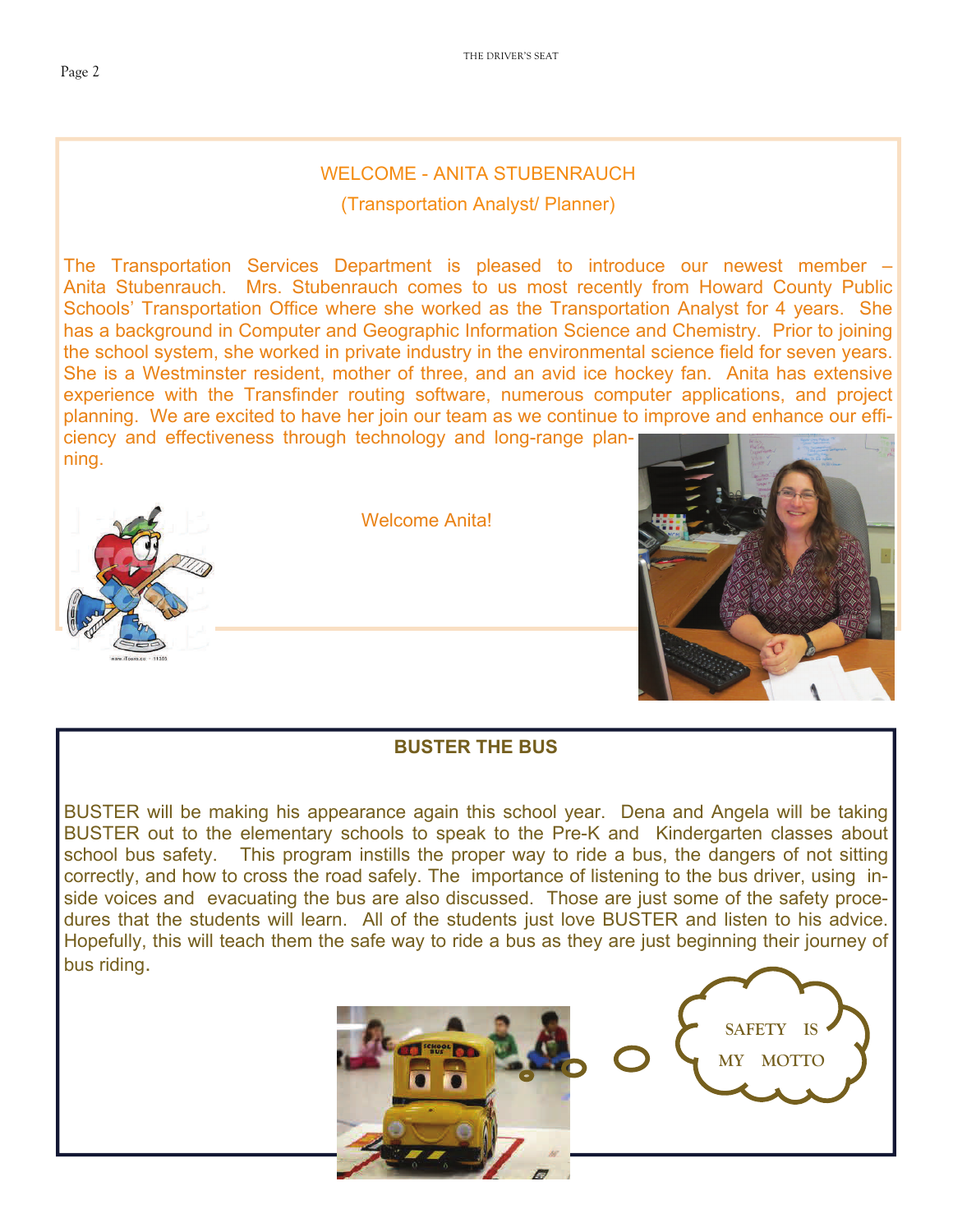# David Matthew Miller

September 3, 1930 – September 21, 2014

*The Transportation Services Department would like to express our deepest sympathies to the family and friends of David Miller. David dedicated 56 years to the Carroll County Public Schools as either a driver or a contractor. When asked about his longevity behind the wheel, David would always respond that it was the fondness for the children* 

*that kept him going.* 





# **BUS DRIVERS & ASSISTANTS RECOGNITION DAY**



Carroll County Public Strate Schools will celebrate Bus Drivers and Assistants Recognition  $\sqrt{2}$  Day on Tuesday, October 21, 2014. This recognition is part of  $\sim$   $\sim$  National School Bus Safety Week, observed during the week  $\sim$   $\approx$  of October 20–24. Carroll County

Public Schools salutes its school bus drivers, assistants and school bus contractors for their commitment to providing safe, timely, economical and efficient transportation for all of its students.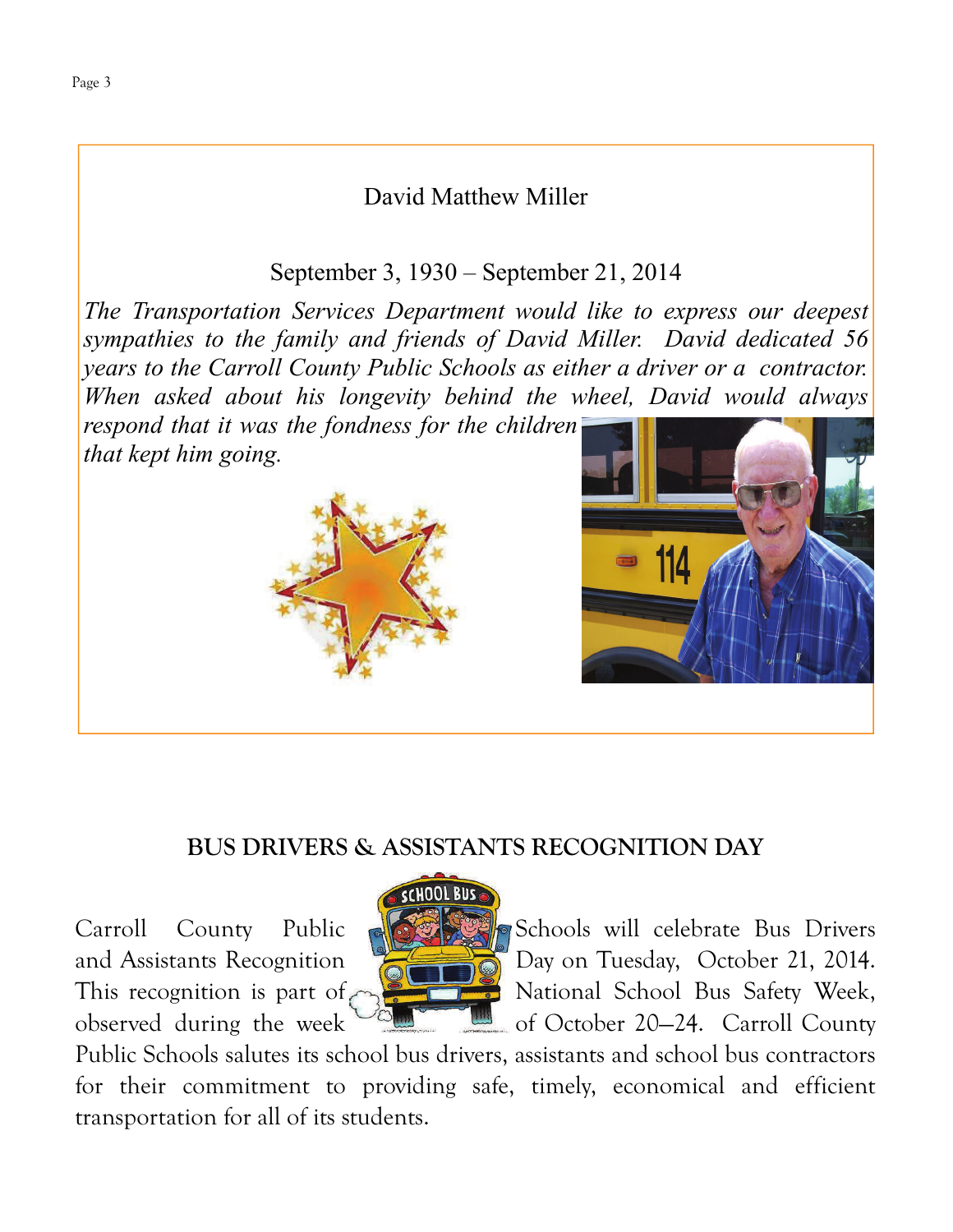## **THE DANGERS OF COSTUMED DRIVING**

Please remember to leave costumes or "disguises" at home during the holidays. As adults, we understand the concept behind holiday costumes, but many children do not. They can be frightened by what may seem to be harmless "dressing up" to adults, but may actually be scary to young bus riders. Again, thank you for your professionalism.

## **SEATING CHARTS**

Seating charts were due in to your schools' administrators after the second week of school. *It is your responsibility as the driver,* **to ensure that the charts are kept current** and that the students are made to comply with their seat assignment. If you have not submitted a chart, or it is not current, please correct this today. A few seating chart suggestions are below:

· Have your youngest students sit near the front.

· If you do not have a full load of students onboard, **the last two seats should remain empty.** You can avoid a lot of arguments if you do not allow the back seats to be occupied.

· Once a student's seat has been changed for disciplinary reasons, you should allow students to reclaim their seat with good behavior.

· Remember each child's name. Study your seating chart and in a couple of days you will know each child's name by heart.



## **CELL PHONES—IT'S OUR POLICY AND IT'S THE LAW**

On the bus, the law only solidifies Transportation Services Department policy that drivers should not be using the cell phone while the bus is in operation. Calls coming to you during your bus run should only be essential; either from the Transportation Services Department, or your contractor. If you receive a call while you are on your run, pull over to a safe place. Also, while you are driving the bus, Bluetooth ear pieces are **not permitted to be used,** as studies have shown the simple act of engaging in a cell phone conversation can be distracting enough to cause accidents.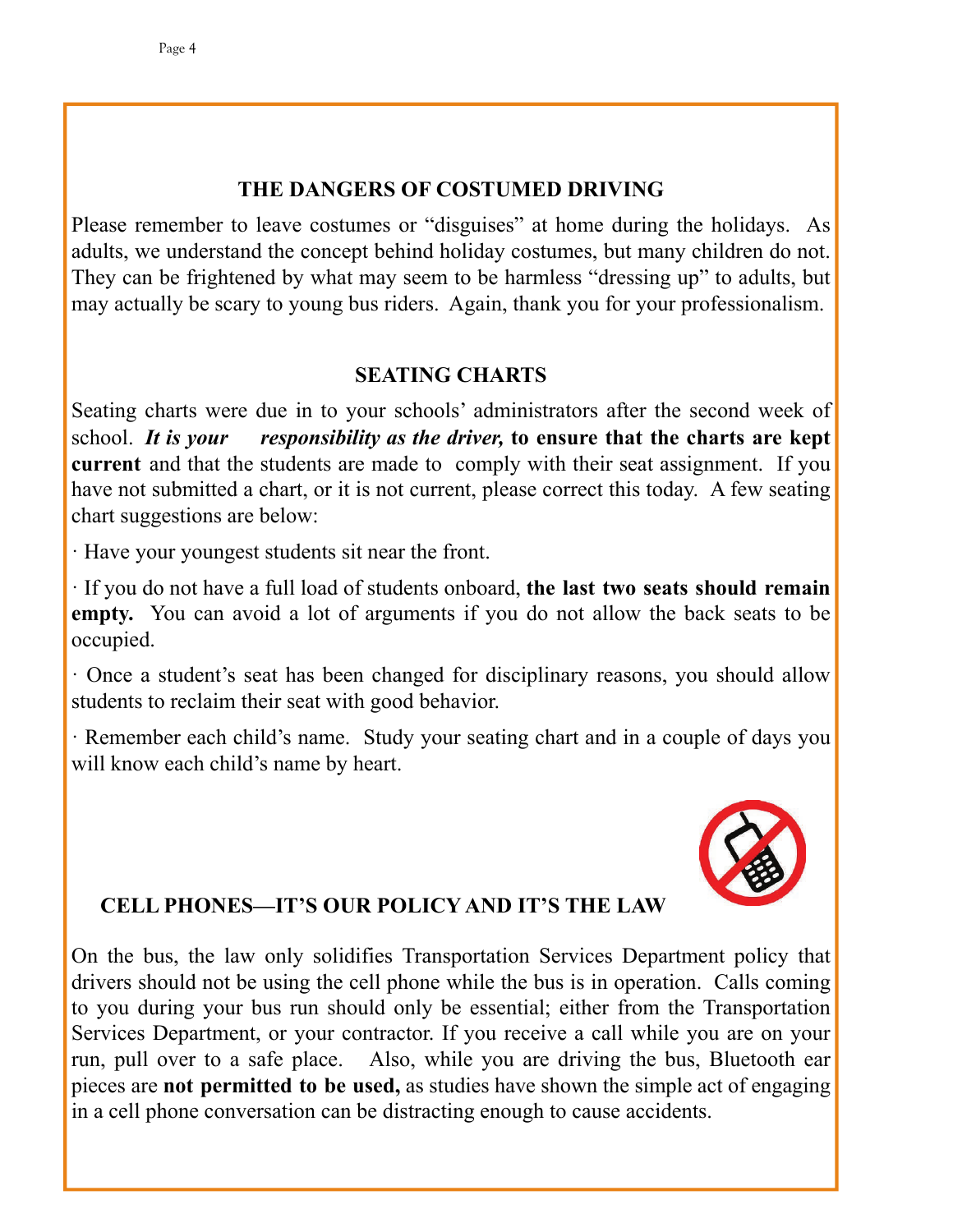

### **Student Management for School Bus Drivers**

Another school year has started and with that brings a new chance for establishing student expectations for the year. When talking with students, make sure you explain the importance of the rules on your bus and why it is necessary to keep control. Explain to

your students that you have several jobs to do while driving the bus. First you must operate the bus safely among all the other vehicles on the road. Second, to do this you must not be distracted, and third, you are there to protect the students from harm. Explain to your students that your job takes on a lot of responsibility, and you cannot operate a bus safely if you are constantly worrying about disciplining the students. Develop a set of reasonable expectation for student behaviors and stick to them. If students followed all the rules all the time, everyone would be happy but children are in a constant period of physical and emotional change and need help understanding what is acceptable and appropriate while on your school bus.

It is reasonable for you to expect students to:

- Stay seated for the entire bus ride because it is not safe for students to be moving around while the bus is in motion.
- Keep arms and heads inside the bus, it may be somewhat harder to get students to face forward at all times, although it is safer if they face forward.
- Talk in a quiet voice to their neighbors because if everyone was talking loud you would not be able to hear your surrounding which makes driving unsafe.

It is unreasonable to expect students to:

- Be absolutely silent during the bus run, you must learn to tolerate some talking, but be consistent.
- Absolutely remain 100% inside their compartment. With 60 or more students on a bus there will bound to be a knee or elbow inside the isle.

There are many ways that drivers maintain control of their bus. Find something that works for you, talk to someone with experience handling a situation. Don't let situations fester. Things that drivers find that work are; one on one talk at the school, being friendly, using students first name, concentrating on the ringleader, the nail that sticks out the farthest is hammered down first, reminding students that are cooperating, and that they are doing a good job. Some things that most drivers will agree just don't work are; screaming or yelling; once this happens you have lost, disciplining a student in front of everyone, especially older students who will have to save face, being grumpy, students do not respond to adults who seem angry all the time, threatening, if you can't follow through or have the authority to do it, don't say it. And number one is being silent; not saying good morning or good evening, and not learning to address students that need to be addressed will result in a difficult bus to control.

School bus management is one of the most difficult things you will do in your years driving a school bus. Some drivers are naturally good at it and some have to work at it. And let's face it some drivers inherit a tough group of students to manage. Be proactive with your approach; know your school administrators or faculty in charge of the bus. Share your concerns early in the process before the referral writing process becomes overwhelming. Call you supervisor for support.

No one has the right to make your job any more difficult than it already is.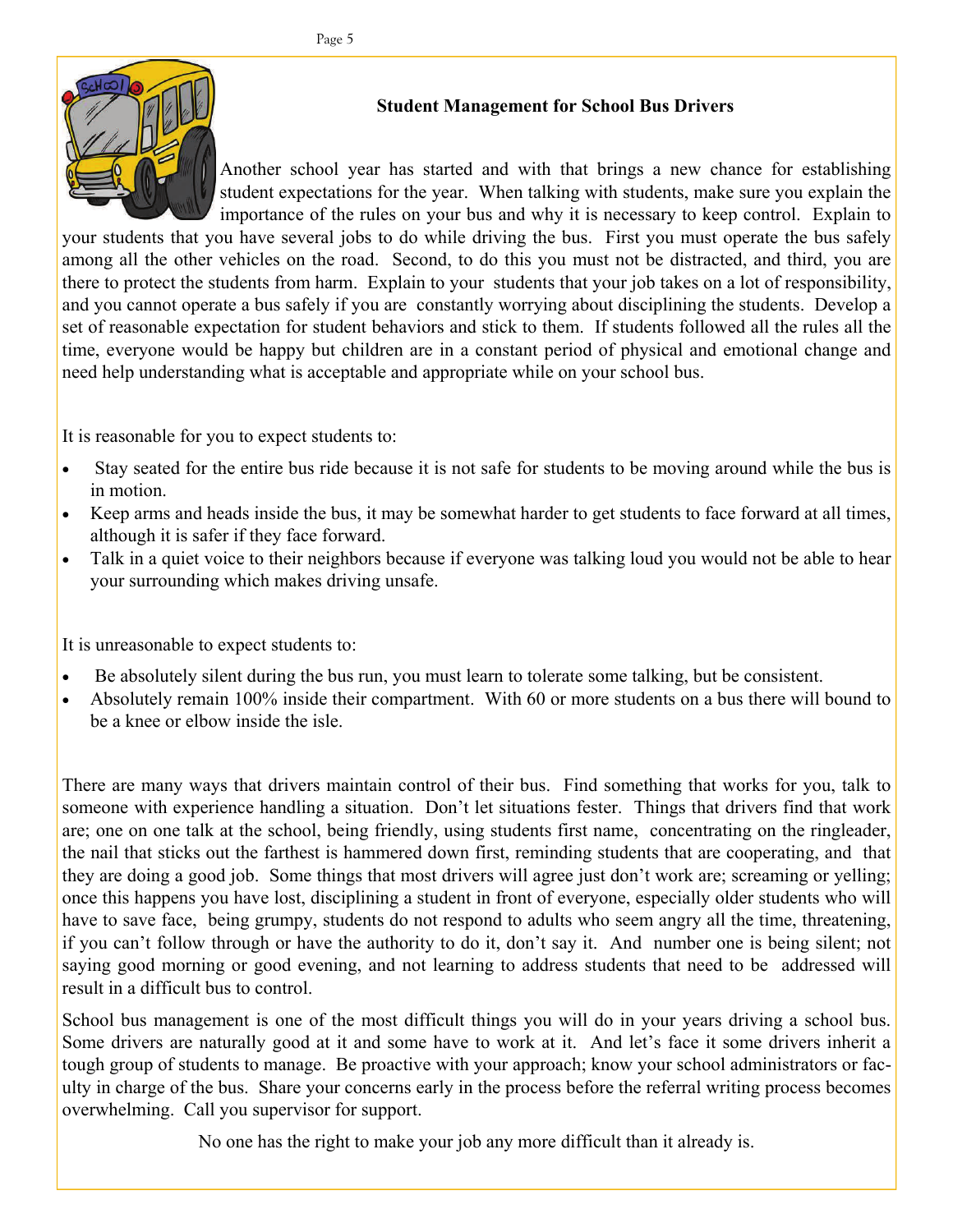

**Q & A's on Special Needs** 

**With autumn now upon us, the foliage is not the only color changing the landscape. The big and little yellow buses are once again rolling across the roads of Carroll County. The school year has opened with positive results. Thanks in large part to the superb job done by the drivers, assistants and contractors. There are always bumpy parts on the road when school first starts, but by working together with the schools and families, the success has been very high. We are confident that this positive trend will continue throughout the year. Thanks for all that you do for our students. Have a great 2014-2015 school year.** 

**Q**: What are some of the policies and procedures associated with the daily pick up and drop off of our special needs students?

 $A:$ 

- 1. Attendance should be taken every day for the a.m., midday and p.m. runs. This information is needed for the state audits.
- 2. If a student has not been riding for 5 consecutive days, please notify your contractor and the Transportation office.
- 3. All changes to a student's schedule, pick up and drop off locations, needed equipment or other vital changes **MUST** go through the school and then the Transportation Department for approval. (Advise the parent to contact the school if they ask you to change anything.)
- 4. If the information on the student's profile sheet is incorrect, i.e., phone number, contacts or equipment, call Transportation for support.

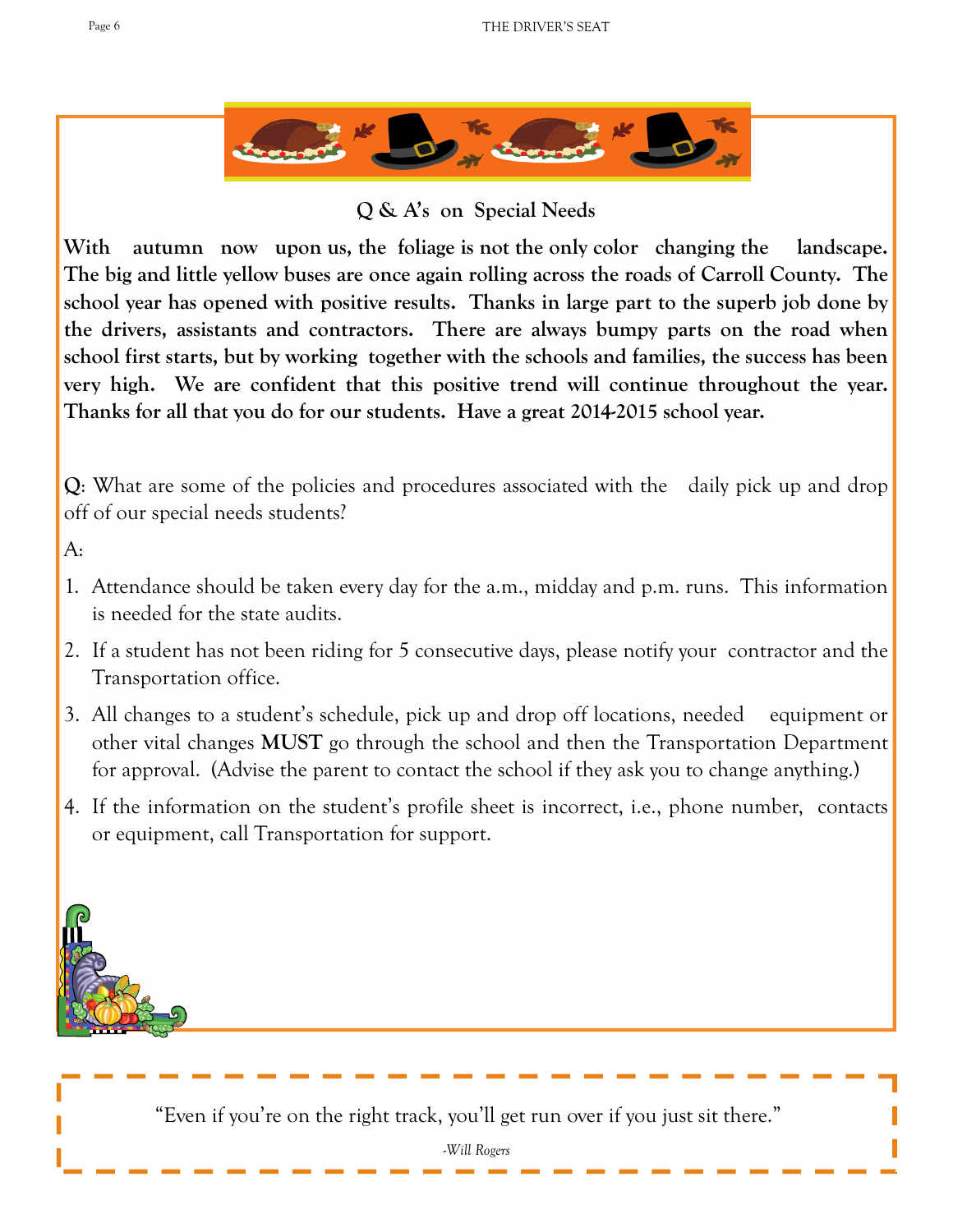#### *BUS INSPECTION*



Summer bus inspection has come and gone and the results are posted in the following charts. During the summer bus inspection it is the expectation of this office that buses should come through with

fewer deficiencies than at other inspections. During the summer many of the buses are not running and the contractor should have the opportunity to ensure that their buses come through in top shape. Improvements are expected in the upcoming October and March bus inspections. As a group we continue to be proud of the excellent condition of our fleet. The schedule for upcoming inspections is included below and also in our Transportation Services Calendar:

### October 2014

| Monday, October 27    | Winters Mill High      | 8:45 a.m. - 11:30 a.m. |
|-----------------------|------------------------|------------------------|
| Tuesday, October 28   | Manchester Valley High | 8:45 a.m. - 11:30 a.m. |
| Wednesday, October 29 | Francis Scott Key High | 8:45 a.m. - 10:45 a.m. |
| Thursday, October 30  | <b>Century High</b>    | 8:45 a.m. - 11:30 a.m. |
| Friday, October 31    | Winters Mill High      | 8:45 a.m. - 11:30 a.m. |
|                       |                        |                        |

#### March 2015

| Monday, March 16    |
|---------------------|
| Tuesday, March 17   |
| Wednesday, March 18 |
| Thursday, March 19  |
| Friday, March 20    |

| Monday, March T6    | Winters Mill High      | 8:45 a.m. - 11:30 a.m.    |
|---------------------|------------------------|---------------------------|
| Tuesday, March 17   | Century High           | 8:45 a.m. - 11:30 a.m.    |
| Wednesday, March 18 | Manchester Valley High | 8:45 a.m. - 11:30 a.m.    |
| Thursday, March 19  | Winters Mill High      | 8:45 a.m. - 11:30 a.m.    |
| Friday, March 20    | Francis Scott Key High | $8:45$ a.m. $-10:45$ a.m. |

| Monday, March 16    | Winters Mill High             | $8:45$ a.m. $-11:30$ a.m. |
|---------------------|-------------------------------|---------------------------|
| Tuesday, March 17   | Century High                  | $8:45$ a.m. $-11:30$ a.m. |
| Wednesday, March 18 | <b>Manchester Valley High</b> | 8:45 a.m. - 11:30 a.m.    |
| Thursday, March 19  | Winters Mill High             | 8:45 a.m. - 11:30 a.m.    |
| Friday, March 20    | Francis Scott Key High        | $8:45$ a.m. $-10:45$ a.m. |



**"I have never in my life learned anything from any man who agreed with me." Dudley Field Malone**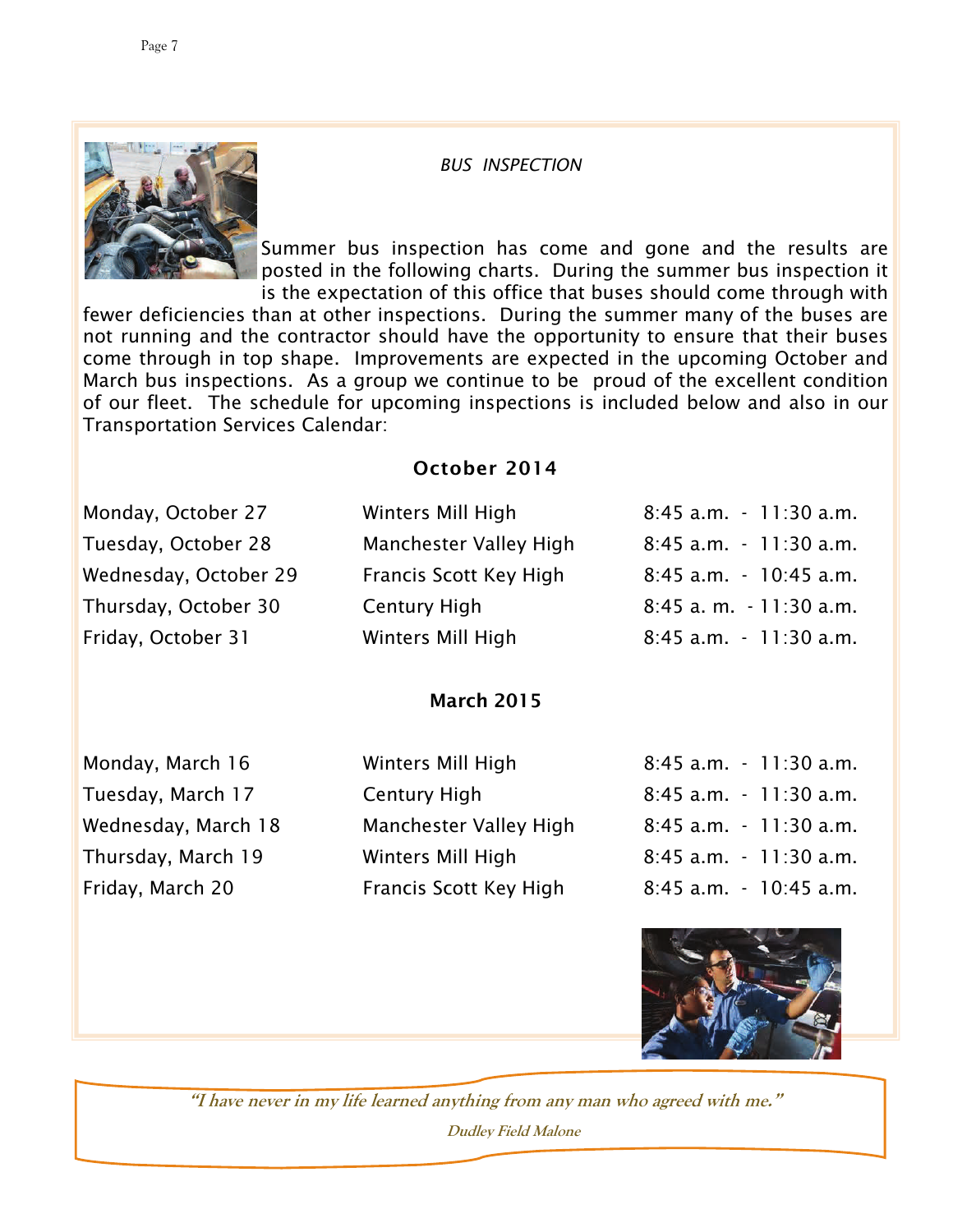**SUMMER BUS INSPECTION RESULTS** 







Page 8